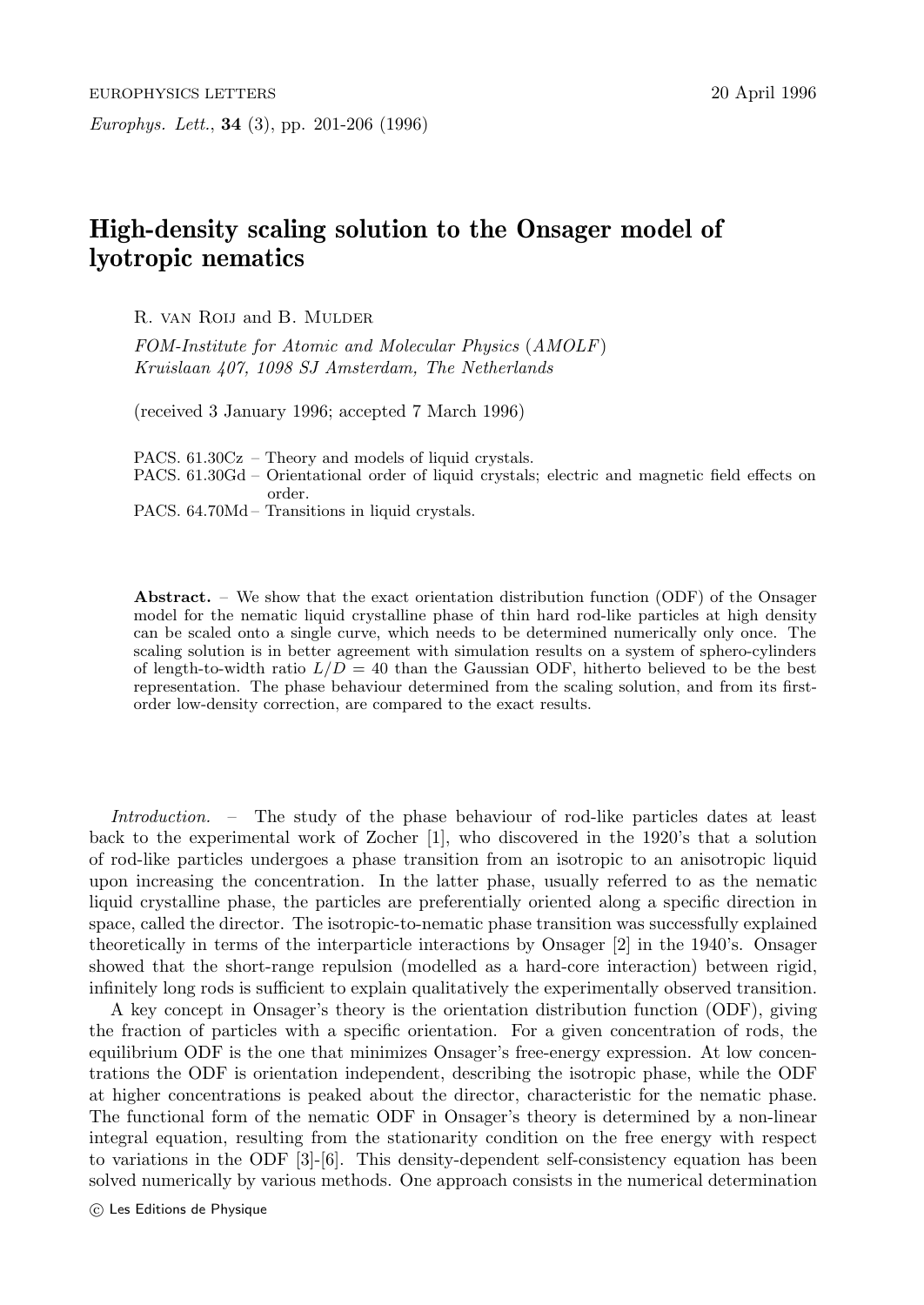of the coefficients of the series expansion in Legendre polynomials of the ODF [4]. Another numerical approach consists in the calculation of the ODF discretized on a grid of orientations [6]. The advantage of both methods is that they do not impose the functional form of the ODF, if the number of basis functions is sufficiently large or the grid sufficiently fine. An important disadvantage is that a new calculation of the ODF is required for every new density considered. An alternative approach to determine (approximate) thermodynamic equilibrium ODFs is a variational method. This method is based on trial ODFs with variational parameters, which must be adjusted such as to minimize the free energy in the subspace spanned by the trial form. The main advantage of this method is that some trial ODFs (in practice only some of those with just one variational parameter) allow an analytic treatment of the "minimization" procedure. A clear disadvantage is that the trial ODF is not a solution of the exact stationarity condition, and therefore does not give rise to the exact minimum of the free-energy functional at the density considered. It turns out that the quality of the determination of the thermodynamic quantities depends sensitively on the choice of the trial ODFs. In the case of monodisperse hard rods, for instance, it is known that the prediction of the density of the nematic phase in coexistence with the isotropic phase is off by more than 20% if a Gaussian trial ODF is used [7]. However, it is generally assumed that the ODF at densities far above the ordering transition (when it is sharply peaked about the director) is well represented by a Gaussian. To our knowledge, this assumption has never been tested. In this letter we present an analysis of the functional form of peaked ODFs in the Onsager theory. The main result is that there exists a unique curve onto which all high-density ODFs can be mapped via a scaling relation.

We consider a system of hard rods of length L and diameter  $D$  with  $L \gg D$ . For these highly elongated rods the excluded volume of a pair of rods with orientations  $\hat{\omega}$  and  $\hat{\omega}'$  is given by  $2L^2D|\sin\gamma(\hat{\omega},\hat{\omega}')|$ , where  $\gamma$  is the angle between their long axes [2]. Onsager showed that the free energy of this system (per particle per  $k_BT$ ) at a given number density n can be written as

$$
f = \log c + \int d\hat{\omega} \psi(\hat{\omega}) \log \psi(\hat{\omega}) + \frac{4c}{\pi} \int d\hat{\omega} d\hat{\omega}' |\sin \gamma| \psi(\hat{\omega}) \psi(\hat{\omega}'), \tag{1}
$$

where we denoted the ODF by  $\psi$  and the dimensionless density by  $c = (\pi/4)L^2Dn$ . At a given density  $c$ , this free energy is minimized by the equilibrium ODF, which we assume to have uniaxial symmetry, so that  $\psi(\hat{\omega}) = \psi(\theta)$ , where  $\theta$  denotes the polar angle of the rod orientation with respect to the nematic director. The first variation of eq. (1) with respect to ODFs of fixed unit norm leads to the non-linear self-consistency condition for the equilibrium ODF

$$
\log \psi(\theta) + \frac{8c}{\pi} \int_0^{\pi} d\theta' \sin \theta' K(\theta, \theta') \psi(\theta') = \mu,
$$
\n(2)

where the Lagrange multiplier  $\mu$  is used to fix the normalization and the azimuthally averaged kernel is given by

$$
K(\theta, \theta') = \int_0^{2\pi} d\varphi |\sin \gamma| = \int_0^{2\pi} d\varphi \sqrt{1 - (\cos \theta \cos \theta' + \sin \theta \sin \theta' \cos \varphi)^2}.
$$
 (3)

It is easily checked that the isotropic ODF  $\psi_{\text{iso}} = 1/(4\pi)$  is a solution of eq. (2) for any c. The bifurcation analysis in [5] showed that this isotropic solution becomes absolutely unstable with respect to nematic perturbations for  $c \geq 4$ .

Here we first note that the Lagrange multiplier  $\mu$  in eq. (2) can be eliminated by introducing the reduced distribution

$$
\phi(\theta) = \frac{\psi(\theta)}{\psi(\theta = 0)}.
$$
\n(4)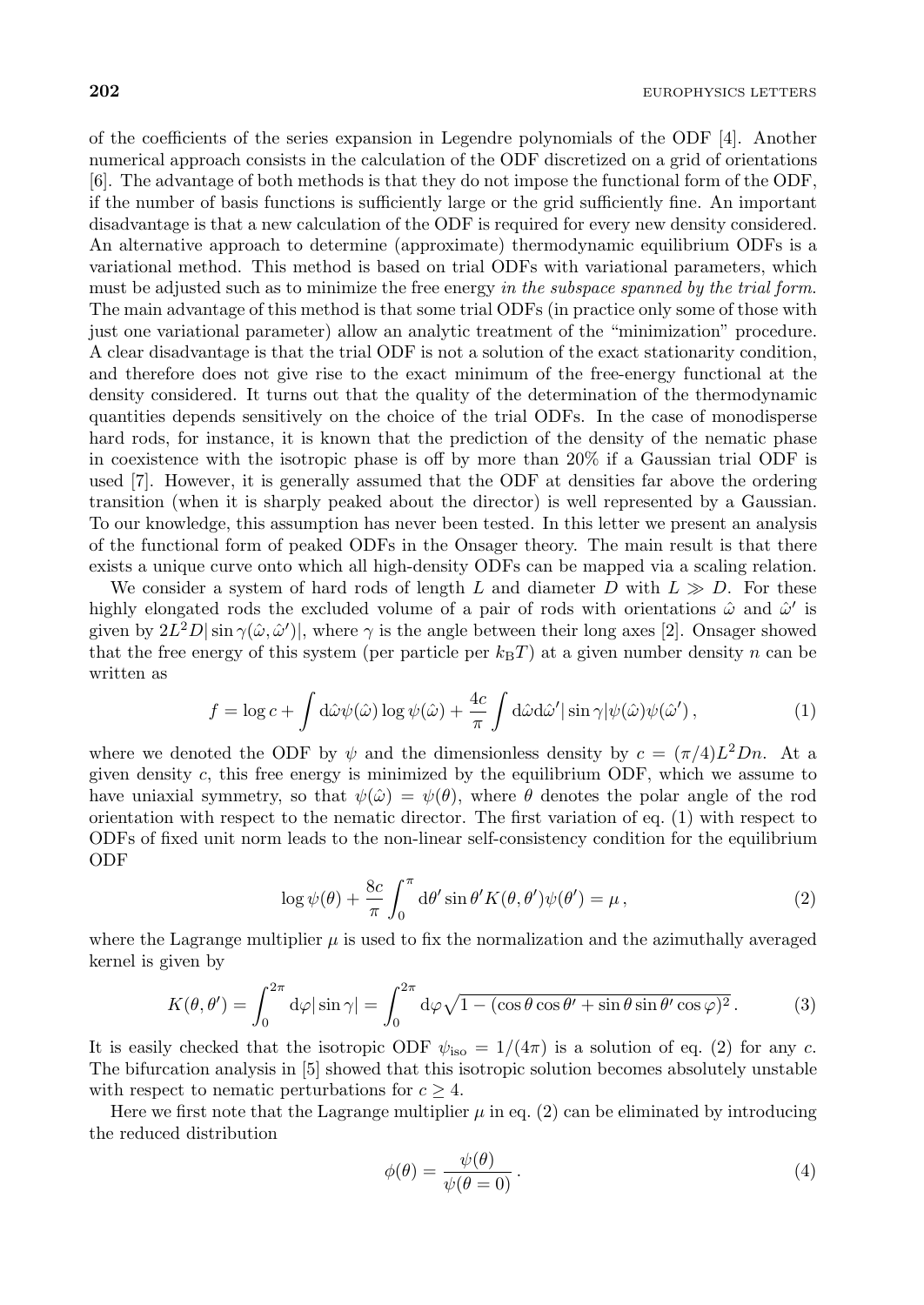Next, we make use of the fact that the distribution is up-down symmetric so that  $\phi(\theta)$  =  $\phi(\pi - \theta)$ . These two facts allow us to rewrite eq. (2) as

$$
\log \phi(\theta) + \frac{8c}{\pi} \frac{\int_0^{\pi/2} d\theta' \sin \theta' (K(\theta, \theta') - K(0, \theta')) \phi(\theta')}{2\pi \int_0^{\pi/2} d\theta' \sin \theta' \phi(\theta')} = 0.
$$
 (5)

Note that eq. (5) is still formally exact. Our analysis now proceeds from the observation that solutions  $\phi(\theta)$  of eq. (5) become increasingly peaked about  $\theta = 0$  as c increases. It is therefore natural to introduce a scaled angle  $t$  which measures the variations of the ODF on a scale corresponding to the actual width of the distribution at a given concentration. The correct choice turns out to be the simplest one, i.e.

$$
t = c\theta \,,\tag{6}
$$

where  $c$  is again the dimensionless density. This choice follows readily from the observation from eq. (3) that

$$
cK\left(\frac{t}{c},\frac{t'}{c}\right) = K_0(t,t') + \mathcal{O}(\frac{1}{c^2}),\tag{7}
$$

where  $K_0$  can be calculated analytically in terms of the hypergeometric function  ${}_2F_1$ 

$$
K_0(t, t') = 2\pi (t + t') \, {}_2F_1\left(-\frac{1}{2}, \frac{1}{2}; 1; \frac{4tt'}{(t + t')^2}\right). \tag{8}
$$

Upon inserting eqs. (6) and (7) into (5), we observe that solutions  $\phi$  must satisfy the scaling relation

$$
\phi\left(\frac{t}{c}\right) = \phi_0(t) + \mathcal{O}(\frac{1}{c^2}),\tag{9}
$$

where the unique scaled ODF  $\phi_0$  is the solution of

$$
\log \phi_0(t) + \frac{4}{\pi^2} \frac{\int_0^\infty dt' t' \left( K_0(t, t') - K_0(0, t') \right) \phi_0(t')}{\int_0^\infty dt' t' \phi_0(t')} = 0. \tag{10}
$$

Note that eq.  $(10)$  is independent of c and needs to be determined numerically only once. We calculated  $\phi_0(t)$  with the iterative method of ref. [6] on an equally spaced grid of 300 points on the interval  $0 \le t \le 6$ , beyond which  $\phi_0$  is vanishingly small. This is a justification a posteriori of the substitution of the exact upper bound  $\pi c/2$  of the *t*-integrations in eq. (10) by  $\infty$ , which is harmless even down to the isotropic-nematic bifurcation density at  $c = 4$ .

From eqs. (4) and (9) we find that the ODF at a given (high) density c is given by  $\psi(\theta) = \psi_0(\theta) \times (1 + \mathcal{O}(1/c^2))$ , where the asymptotic ODF is given by

$$
\psi_0(\theta) = \frac{c^2}{4\pi} \frac{\phi_0(c\theta)}{\int_0^\infty dt' t' \phi_0(t')} = \frac{c^2}{4\pi\Xi} \phi_0(c\theta)
$$
\n(11)

with  $\mathcal{Z} = 0.644434$ . We now compare  $\psi_0$  with the numerically exact ODF  $\psi_e$ , calculated for several densities with the numerical method of ref. [6]. We also make a comparison with the well-known Gaussian approximation  $\psi_{\mathbf{G}}$ , where the ODF is assumed to have the form  $\psi_{\rm G}(\theta) \propto \exp[-\alpha \theta^2/2]$ , with  $\alpha$  the variational parameter. Optimizing the free energy with respect to  $\alpha$  yields  $\alpha = 4c^2/\pi$ , as first discussed by Odijk [8]. Hence, one finds that  $\phi_{\rm G}(\theta) = \psi_{\rm G}(\theta)/\psi_{\rm G}(0) = \exp[-(2/\pi)(c\theta)^2] = \exp[-(2/\pi)t^2]$ . This shows that the scaling of the *width* of the distribution implied by the Gaussian approximation is in fact correct, albeit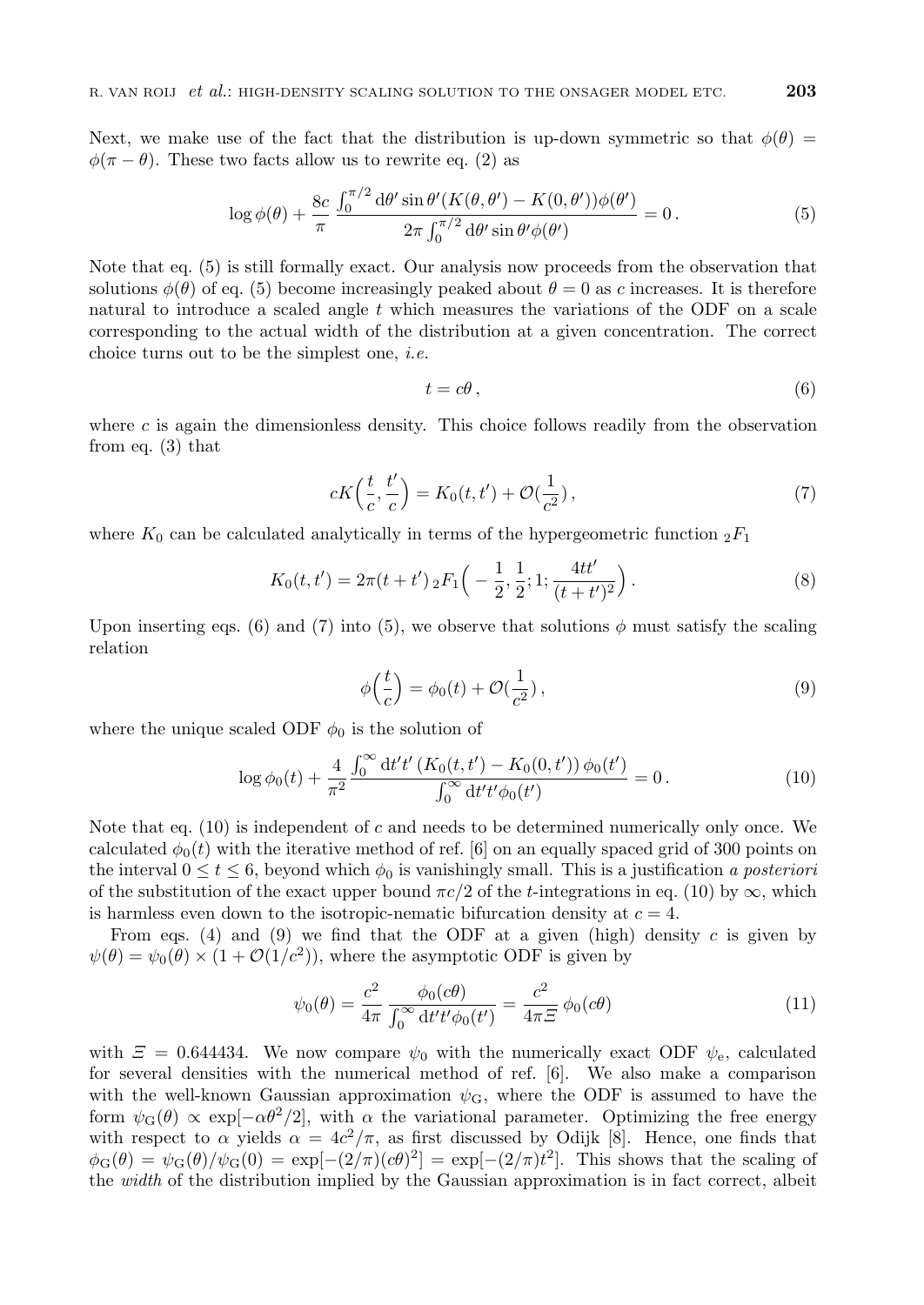

Fig. 1. – ODFs scaled to unity at  $c\theta = 0$  as a function of  $c\theta$ . The drawn curve is the asymptotic result  $\phi_0$ , the dotted curve is the Gaussian approximation  $\phi_G = \exp[-(2/\pi)(c\theta)^2]$  and the marks represent the numerically exact ODFs at several densities. We distinguished between the ODF at c = 5 (denoted by *∗*) and c *≥* 10 (denoted by *◦*), to indicate that the asymptotic result is already very accurate for  $c \geq 10$ .

Fig. 2. – Scaled ODFs obtained from simulation of hard sphero-cylinders with  $L/D = 40$  at various densities, compared to the asymptotic  $\phi_0$  and Gaussian  $\phi$ <sub>G</sub>.

that in this case one is in the scaling regime at *all* densities. The comparison made in fig. 1, however, shows that the *shape* of the distribution differs from the true asymptotic result. Indeed we see that the numerically exact curves for several values of  $c \geq 10$  (denoted by the  $\circ$  in fig. 1) are very well represented by the single asymptotic curve  $\phi_0(c\theta)$ . The asymptotic curve is of about the same accuracy as the dotted Gaussian curve in the case of  $c = 5$ , which corresponds to a density close to the isotropic-nematic transition. The asymptotic scaling ODF also appears to be a fair representation of the ODF even in the case of hard rods with a finite length-to-width ratio. In fig. 2 we show the comparison with results obtained on a simulation of hard sphero-cylinders of length-to-width ratio  $L/D = 40$ . The scaled ODFs obtained from the simulation for a variety of densities above the isotropic-nematic transition are seen to correlate well with the theoretical asymptotic form, and markedly less well with the Gaussian approximation.

The scaling ansatz equation (6) can also be shown to generate a full asymptotic expansion of the problem in powers of  $1/c^2$ . We have calculated the first correction to the asymptotic ODF, which involves the calculation of  $\phi_2(t)$ , defined by  $\phi(t/c) = \phi_0(t) + \phi_2(t)/c^2 + \mathcal{O}(1/c^4)$ . This calculation requires the second-order term of eq. (7), which can also be determined analytically. To illustrate the quality of this correction in the case of  $c = 5$ , we plot for this density the asymptotic, the lowest-order–corrected and the numerically exact reduced ODF in fig. 3. Clearly, the lowest-order correction provides a substantial improvement to the asymptotic result.

Our asymptotic approximations for the ODF also lead to approximations for the free energy and hence to predictions of the phase behaviour of the system. In fig. 4 we have plotted the predicted free energies for the nematic branches  $f_0$ ,  $f_2$ , obtained from our analysis,  $f_G$  from the Gaussian approximation and the exact  $f_e$ , numerically determined as in [6], as well as the trivial isotropic branch  $f_{\text{iso}}$ , all plotted as functions of  $1/c$  for convenience. In order to make the double-tangent construction more visible to the eye we have subtracted a (irrelevant)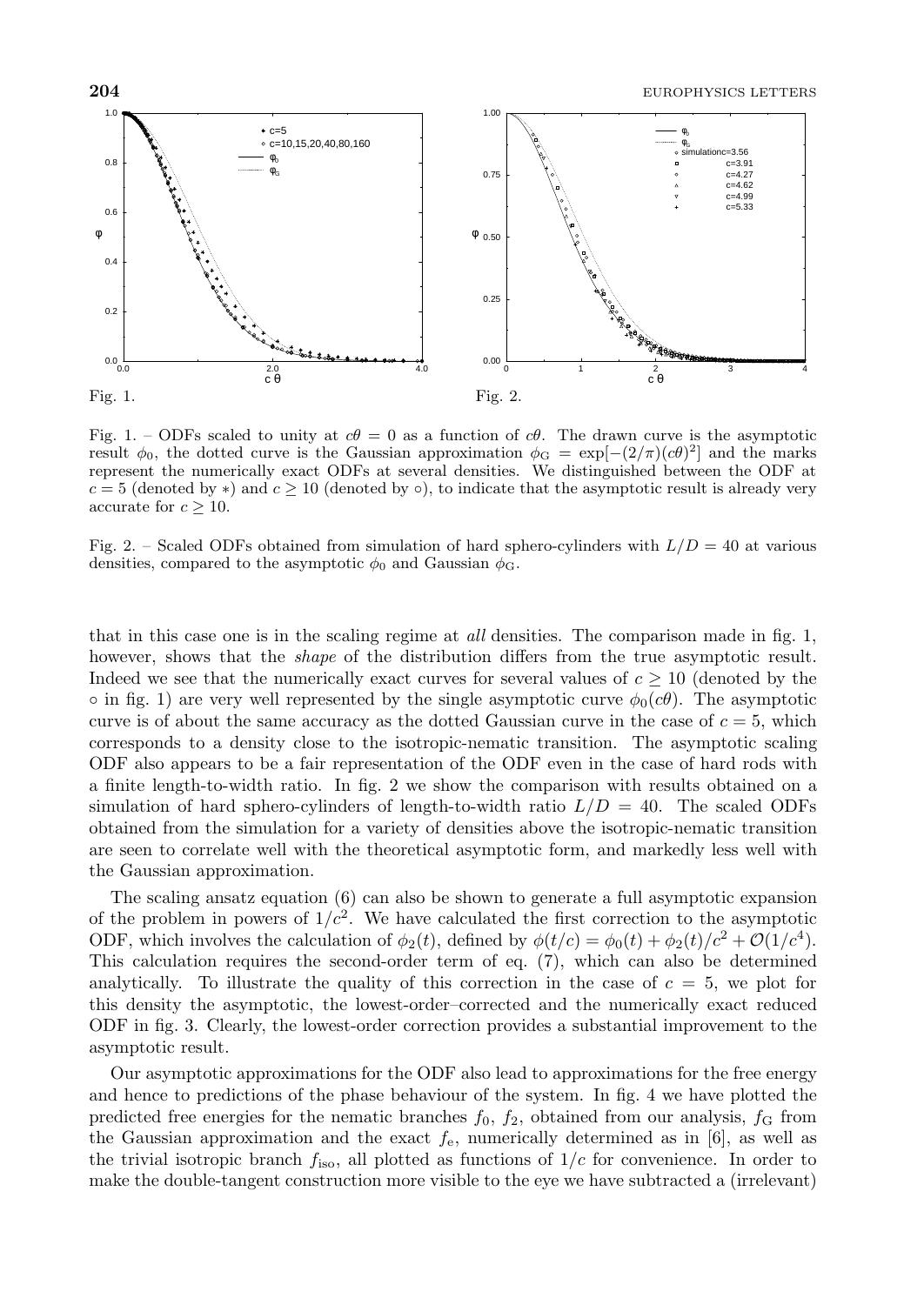

Fig. 3. – Comparison of the exact scaled ODF  $\phi$  at  $c = 5$  (denoted by  $*$ ) with the asymptotic result  $\phi_0$  (dotted curve) and the corrected result  $\phi_0 + \phi_2/c^2$ , where we set  $c = 5$ .

Fig. 4. – Helmholtz free energy of the isotropic and nematic phase as a function of  $1/c$ , which allows a common-tangent construction, represented by the dotted line, to determine the isotropic-nematic coexistence. From all curves we have subtracted the fit linear in  $1/c$  through  $f_e$ , the full numerically determined free energy of the nematic phase; this does not affect the common tangent construction.

common linear contribution in  $1/c$ . As expected,  $f_e$  is smaller than all approximations, which are based on non-exact ODFs. We also see that  $f_2$  is significantly more accurate than  $f_0$  and  $f<sub>G</sub>$ , at least in the vicinity of the isotropic-nematic transition. At larger values of c, the curves  $f_0$ ,  $f_2$  and  $f_e$  will coalesce, while  $f_G$  remains separated from them by a (explicitly calculable) constant.

TABLE I. – The predicted coexistence densities and the jump in the order parameter from the approximations  $f_{\rm G}$ ,  $f_0$  and  $f_2$  discussed in the text as compared to the exact results  $f_{\rm e}$ .

|         | $c_{\rm iso}$ | $c_{\text{nem}}$ | $S_{\rm nem}$ |
|---------|---------------|------------------|---------------|
| JG      | 3.45          | 5.12             | 0.910         |
| $f_{0}$ | 3.436         | 5.080            | 0.9059        |
| J2      | 3.338         | 4.598            | 0.8852        |
| ,J e    | 3.290         | 4.191            | 0.7922        |

The results obtained for the isotropic-nematic phase transition are summarized in table I. The table reveals that the Gaussian and the asymptotic result are approximately of the same, relatively low, accuracy in the density regime of the isotropic-nematic transition, while the  $\mathcal{O}(1/c^2)$  correction again provides a substantial improvement.

In summary, we have considered the functional form of ODFs in the nematic phase of hard-rod systems as described by Onsager's second virial theory. We have shown that the high-density ODFs can all be scaled onto one single curve, which represents the exact ODF for all densities  $c \geq 10$  very accurately. Once calculated, the scaling solution provides a convenient tool for the analysis of high-density behaviour of hard-rod systems. An application of this idea to the stability of mixtures with particles of different length will be published elsewhere.